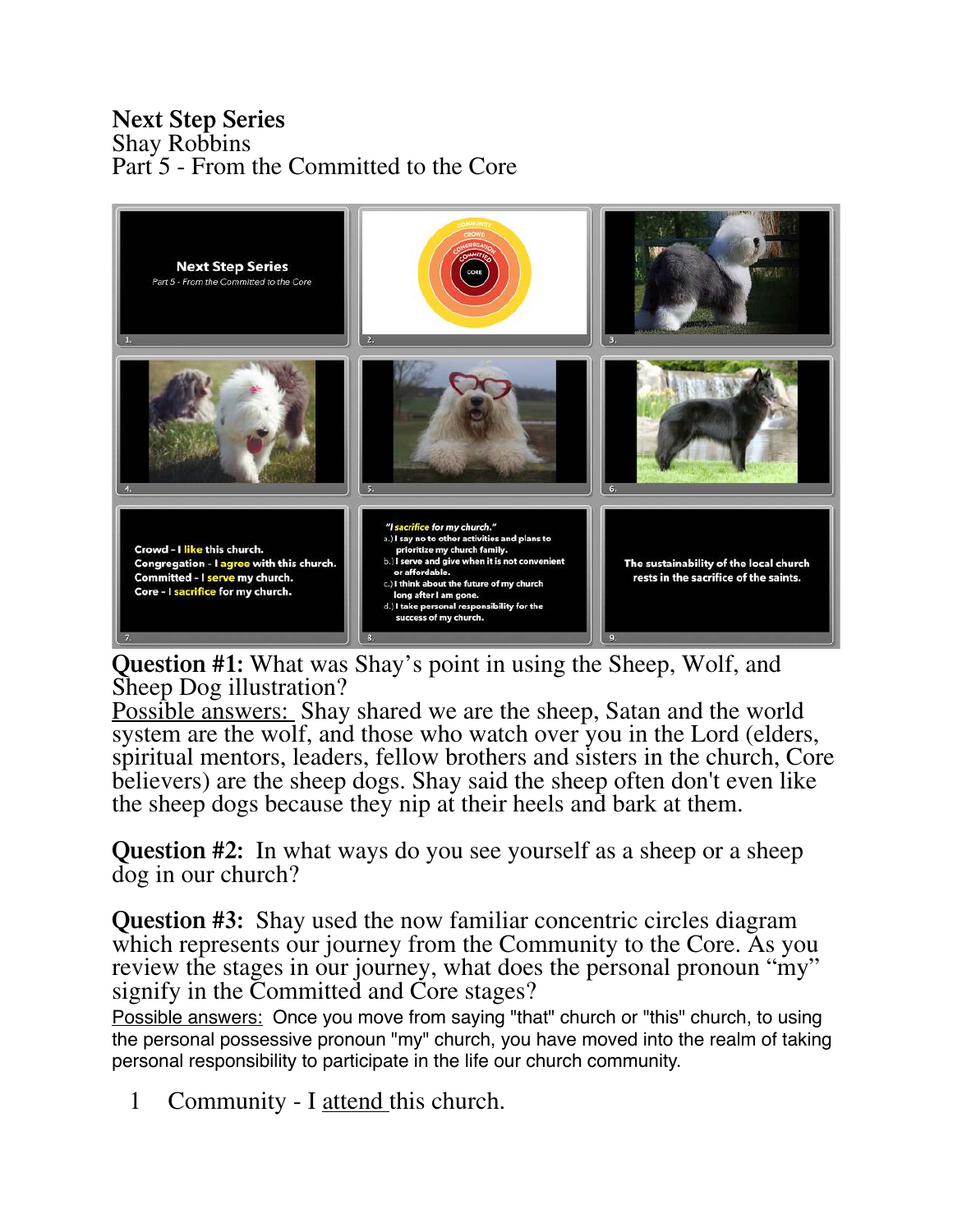- 2 Crowd I <u>like</u> this church.<br>3 Congregation I agree with
- Congregation  $I$  agree with this church.
- 4 Committed I <u>serve</u> my church.<br>5 Core I sacrifice for my church
- $Core I$  sacrifice for my church

**Question #4:** Shay used the following descriptors to make clear what a fully devoted follower of Jesus Christ at WHFC **(The Core)** looks, sounds, and feels like. Can you think of other descriptors for a fully devoted follower of Christ? Can you share a *Scripture passage(s)* or *testimony* which illustrates any of these descriptors or another descriptor you have provided?

a. I say no to other activities and plans to prioritize my church family.

- b. I serve and give when it is not convenient or affordable.
- c. I think about the future of my church long after I am gone.<br>d. I take personal responsibility for the success of my church.
- I take personal responsibility for the success of my church.

**Question #5:** Shay stated, "The sustainability of the local church rests in the sacrifice of the saints."

What did Shay mean by this statement?

Possible answers: Our local church can only thrive and fully express Jesus Christ when all the members of the Body are fully functioning, participating, and contributing their portion of Christ.

**Question #6:** What did Shay state it would require of you to take the next step, from one stage to another stage (from the Community to the Crowd, from the Crowd to the Congregation, from the Congregation to the Committed, and from the Committed to the Core), in the spiritual journey of becoming a fully devoted follower of Christ? Possible answers: Shay stated it would take Sacrifice and Faithfulness. It's going to cost you. God uses sacrifice to advance the gospel and His kingdom on the earth (Romans 12:1-2).

**Question #7:** Shay used the story of Stephen, the first martyr of the church, to illustrate our partnership in the gospel and kingdom life of His church will cost us. Shay went on to say most of us or possibly none of us will have to give our physical lives for the gospel and the expression of the kingdom of God. However, Shay went on to say we will have to make a collective sacrifice. **How do you reconcile the two statements?**  Possible answers: The letter to the Romans, like most of the letters in the New Testament, are written not to individuals but to a local church or community of believers. Many of the personal pronouns, including in